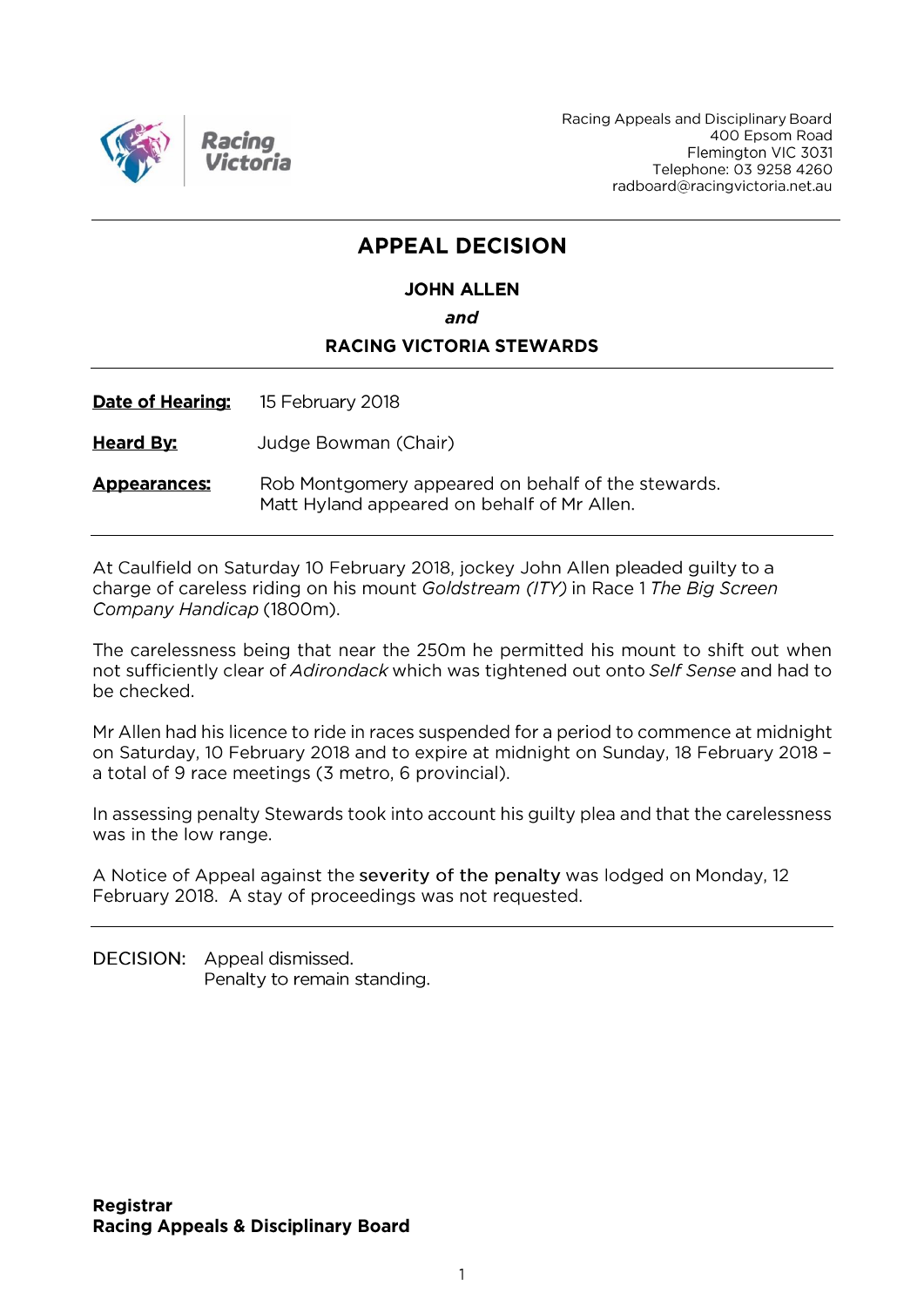# **TRANSCRIPT OF PROCEEDINGS**

#### **RACING APPEALS AND DISCIPLINARY BOARD**

\_\_\_\_\_\_\_\_\_\_\_\_\_\_\_\_\_\_\_\_\_\_\_\_\_\_\_\_\_\_\_\_\_\_\_\_\_\_\_\_\_\_\_\_\_\_\_\_\_\_\_\_\_\_\_\_\_\_\_\_\_\_\_

#### **HIS HONOUR JUDGE J. BOWMAN, Chairman**

#### **EXTRACT OF PROCEEDINGS**

**DECISION**

#### **JOHN ALLEN**

**and**

#### **RACING VICTORIA STEWARDS**

#### **RACING VICTORIA CENTRE, FLEMINGTON**

#### **THURSDAY, 15 FEBRUARY 2018**

MR R. MONTGOMERY appeared on behalf of the RVL Stewards

MR M. HYLAND appeared on behalf of Mr J. Allen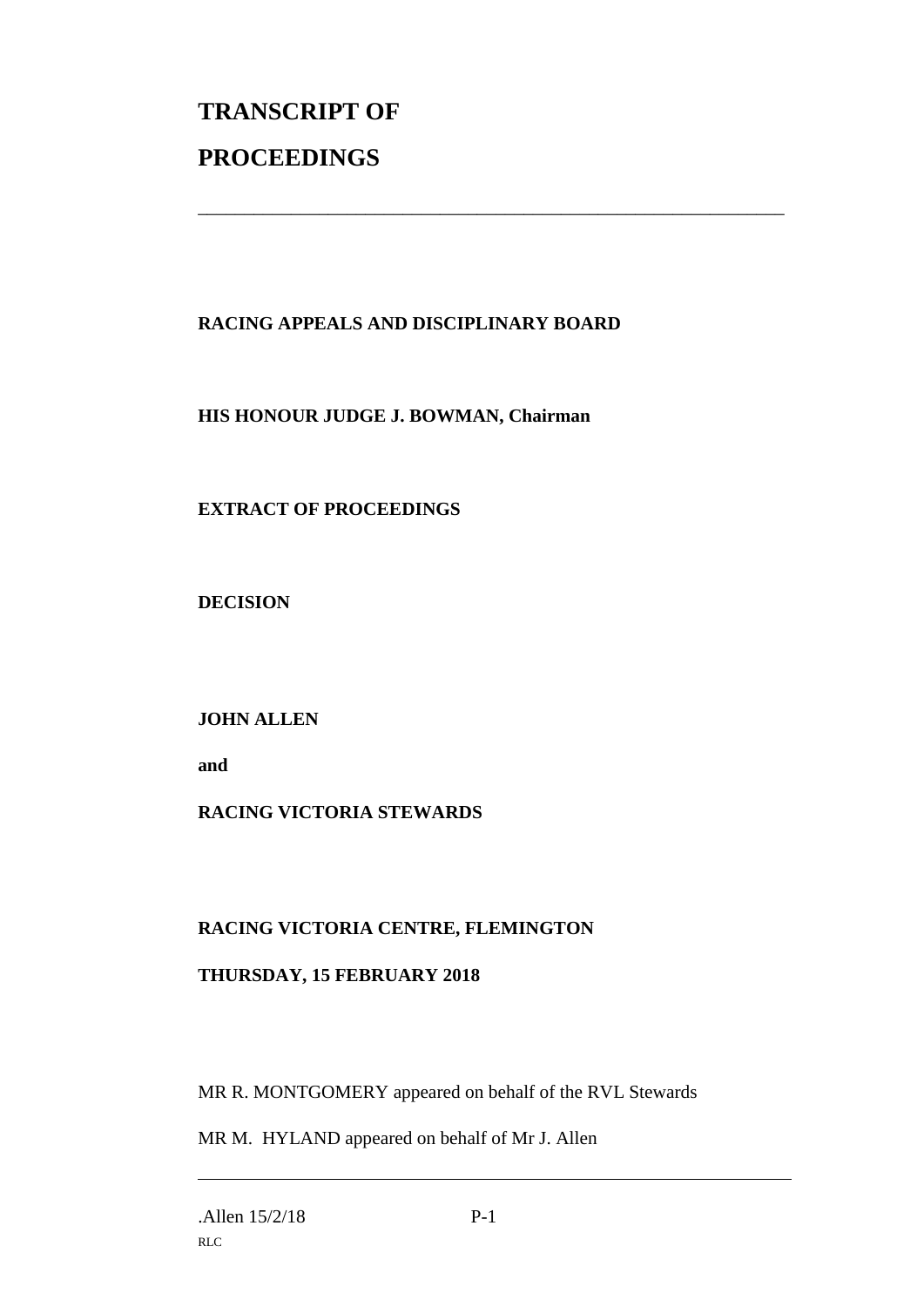CHAIRMAN: Mr John Allen, you were found guilty by the Stewards of a charge of careless riding, in that in race 1 over 1800 metres at Caulfield on 10 February last, you permitted your mount Goldstream to shift out when not sufficiently clear of Adirondack, ridden by Dwayne Dunn, which was tightened out onto Self Sense, ridden by Clayton Douglas. This is alleged to have occurred near the 250-metre mark. The Stewards accepted your plea of guilty and imposed a period of suspension of nine meetings. You are appealing against the severity of that penalty. In imposing it, the Stewards took into account your plea of guilty and that they considered the carelessness to be in the low range. They also considered your record.

I have viewed the video material. There is no doubt but that you are careless, which you frankly admit, and that Dwayne Dunn was put into an awkward situation. It may be that his horse was tiring but Dwayne Dunn was put into a position where he had to check to avoid heels and having Clayton Douglas on his outside is quite clear.

Like the Stewards, I take into account your guilty plea. I also consider that the interference, whilst quite noticeable, is in the low range. Your record is not good. I appreciate, as pointed out by Mr Hyland on your behalf, that you work very hard, ride a lot of horses and are much in demand. However, the fact remains that this is your third suspension this calendar year and you had six suspensions last year.